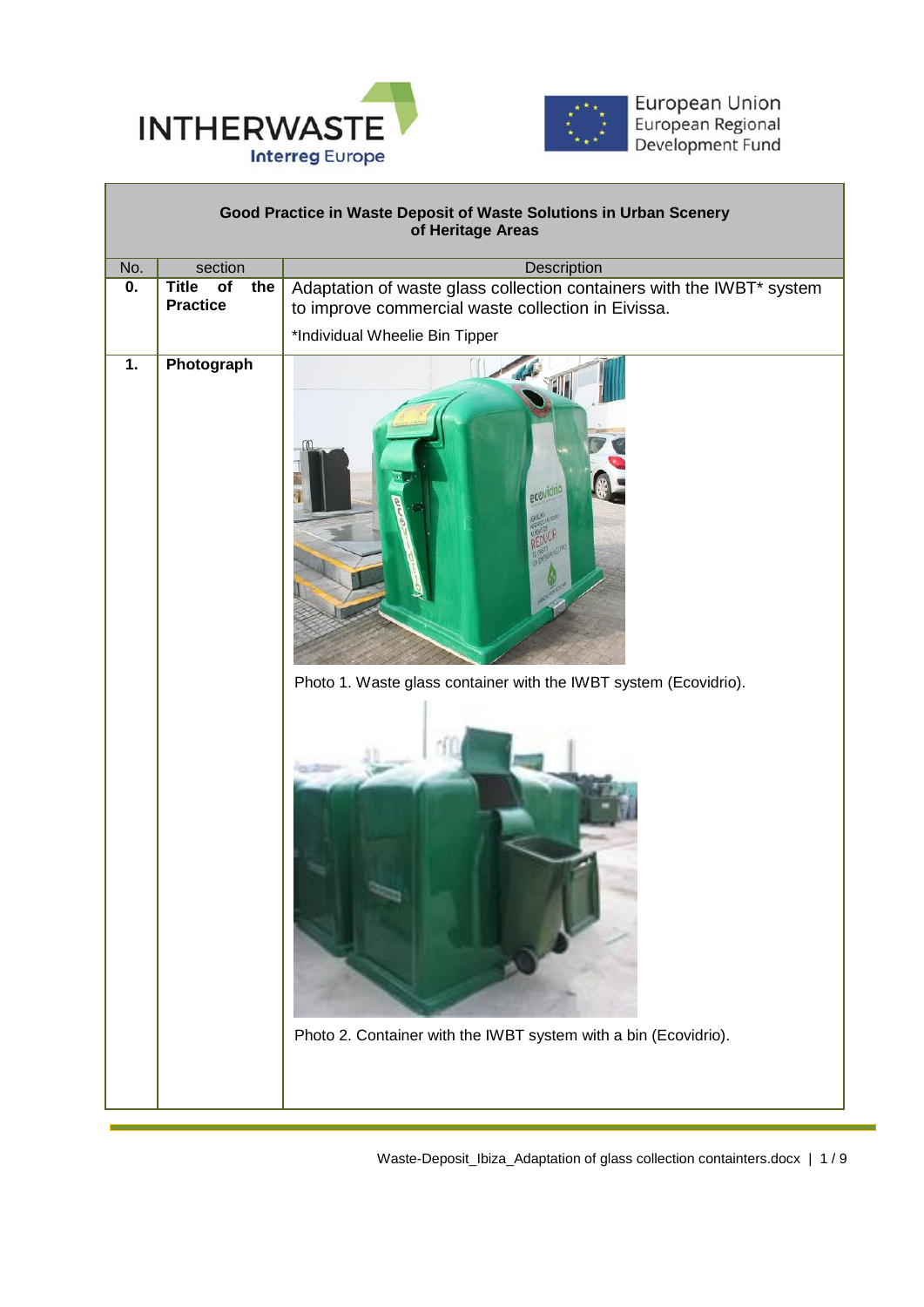



European Union European Regional Development Fund



Waste-Deposit\_Ibiza\_Adaptation of glass collection containters.docx | 2 / 9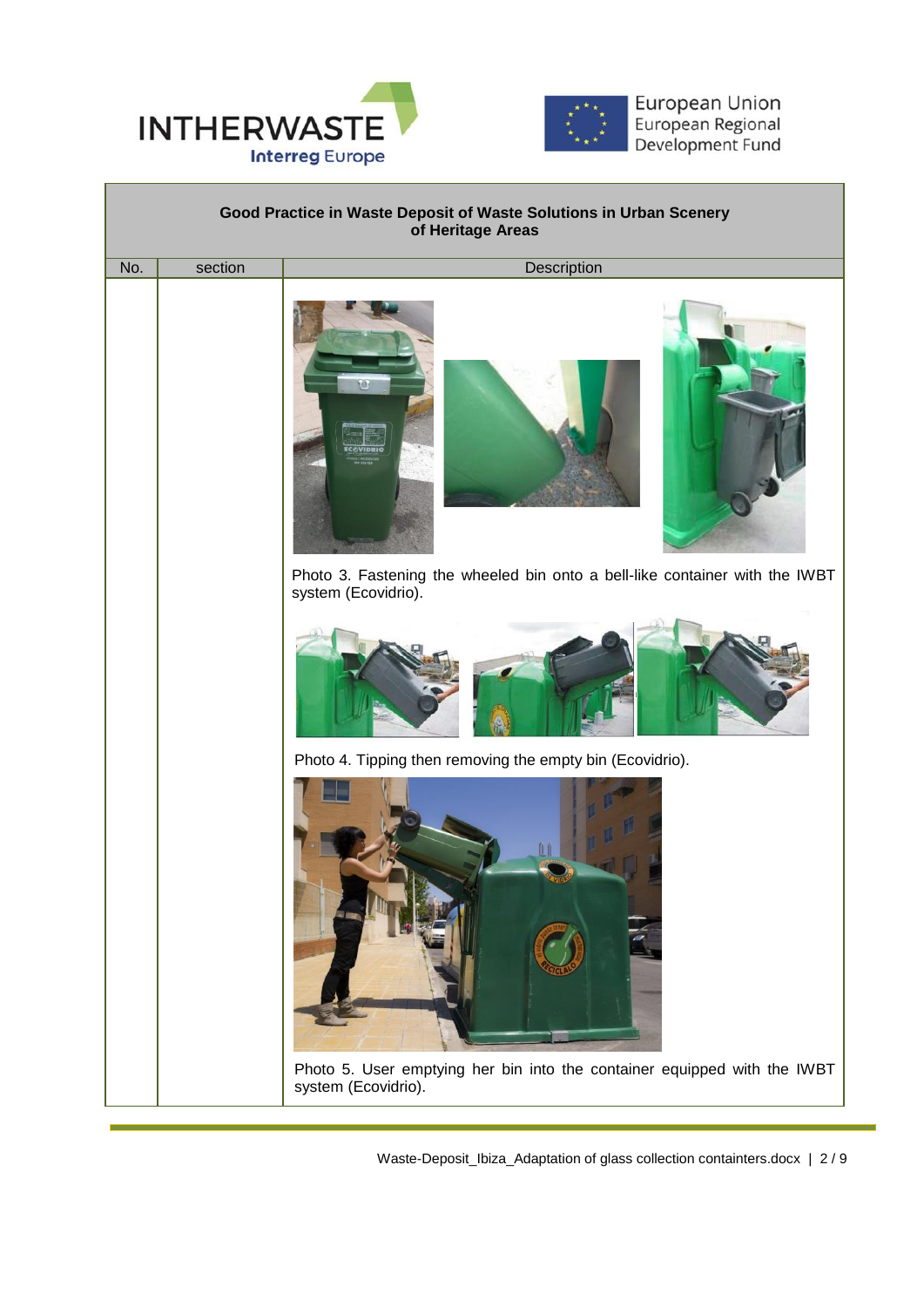



| Good Practice in Waste Deposit of Waste Solutions in Urban Scenery<br>of Heritage Areas |                     |                                                                                                                                                                                                                                                                                                                                                                                                                                                                                                                                                                                                                                                                                                                                                                                                                                                                                                                                                                                                                                                                                                                                              |  |  |  |  |
|-----------------------------------------------------------------------------------------|---------------------|----------------------------------------------------------------------------------------------------------------------------------------------------------------------------------------------------------------------------------------------------------------------------------------------------------------------------------------------------------------------------------------------------------------------------------------------------------------------------------------------------------------------------------------------------------------------------------------------------------------------------------------------------------------------------------------------------------------------------------------------------------------------------------------------------------------------------------------------------------------------------------------------------------------------------------------------------------------------------------------------------------------------------------------------------------------------------------------------------------------------------------------------|--|--|--|--|
| No.                                                                                     | section             | Description                                                                                                                                                                                                                                                                                                                                                                                                                                                                                                                                                                                                                                                                                                                                                                                                                                                                                                                                                                                                                                                                                                                                  |  |  |  |  |
| 2.                                                                                      | <b>Proposers</b>    | Eivissa City Council:                                                                                                                                                                                                                                                                                                                                                                                                                                                                                                                                                                                                                                                                                                                                                                                                                                                                                                                                                                                                                                                                                                                        |  |  |  |  |
| 3.                                                                                      | <b>Contacts</b>     | <b>Island Council of Eivissa</b><br>Department of the Environment and Rural and Marine Environment<br><b>Montserrat Ruiz Costa</b><br><b>Environment Specialist</b><br>Postal address: Av. de Espanya, 49 - 07800 Eivissa (Eivissa, Balearic Islands)<br>Telephone (switchboard): 971 19 59 00<br>Email: dep.agricultura@conselldeivissa.es<br><b>ECOVIDRIO</b><br>Roberto Fuentes, Manager of Ecovidrio in the Balearics<br>Postal address: C/ Miguel Ángel, 23, 5º planta – Madrid 28010 (Madrid)<br>Telephone (switchboard): 91 411 83 44<br>Fax: 91 411 83 45                                                                                                                                                                                                                                                                                                                                                                                                                                                                                                                                                                            |  |  |  |  |
| 4.                                                                                      | <b>Useful links</b> | Memoria Departamento de Medio Ambiente del Consell Insular<br>d'Eivissa, 2007. [Annual Report. Environmental Ministry of the Island<br>Council of Eivissa]. Available:<br><http: documentos<br="" portal="" recursosweb="" www.conselldeivissa.es="">/1/0_4447_1.pdf&gt;<br/>Island Council of Eivissa, Convenios de colaboración en Medio<br/>Ambiente (online). [Environmental collaboration agreements]<br/>Available at:<br/><http: p_20_contenedor1.jsp?seccion<br="" portal="" www.conselldeivissa.es="">=s_fdes_d4_v2.jsp&amp;contenido=4357&amp;tipo=6&amp;nivel=1400&amp;layout=p_<br/>20 contenedor1.jsp&amp;language=ca&amp;codMenu=637&gt;<br/>Ecovidrio, Press Release, "Eivissa y Ecovidrio colaboran en una<br/>campaña de recogida de vidrio en el sector hostelero" (online),<br/>21/03/2007 [Eivissa and Ecovidrio collaborate in a waste glass<br/>collection campaign with the hotel and restaurant sector]. Available:<br/><http: ecovidrio.es="" eivissa-y-ecovidrio-colaboran-en-<br="" pie="" prensa="">una-campana&gt;<br/>Informe de Sostenibilidad de Ecovidrio (online), 2015 [Ecovidrio</http:></http:></http:> |  |  |  |  |

Waste-Deposit\_Ibiza\_Adaptation of glass collection containters.docx | 3 / 9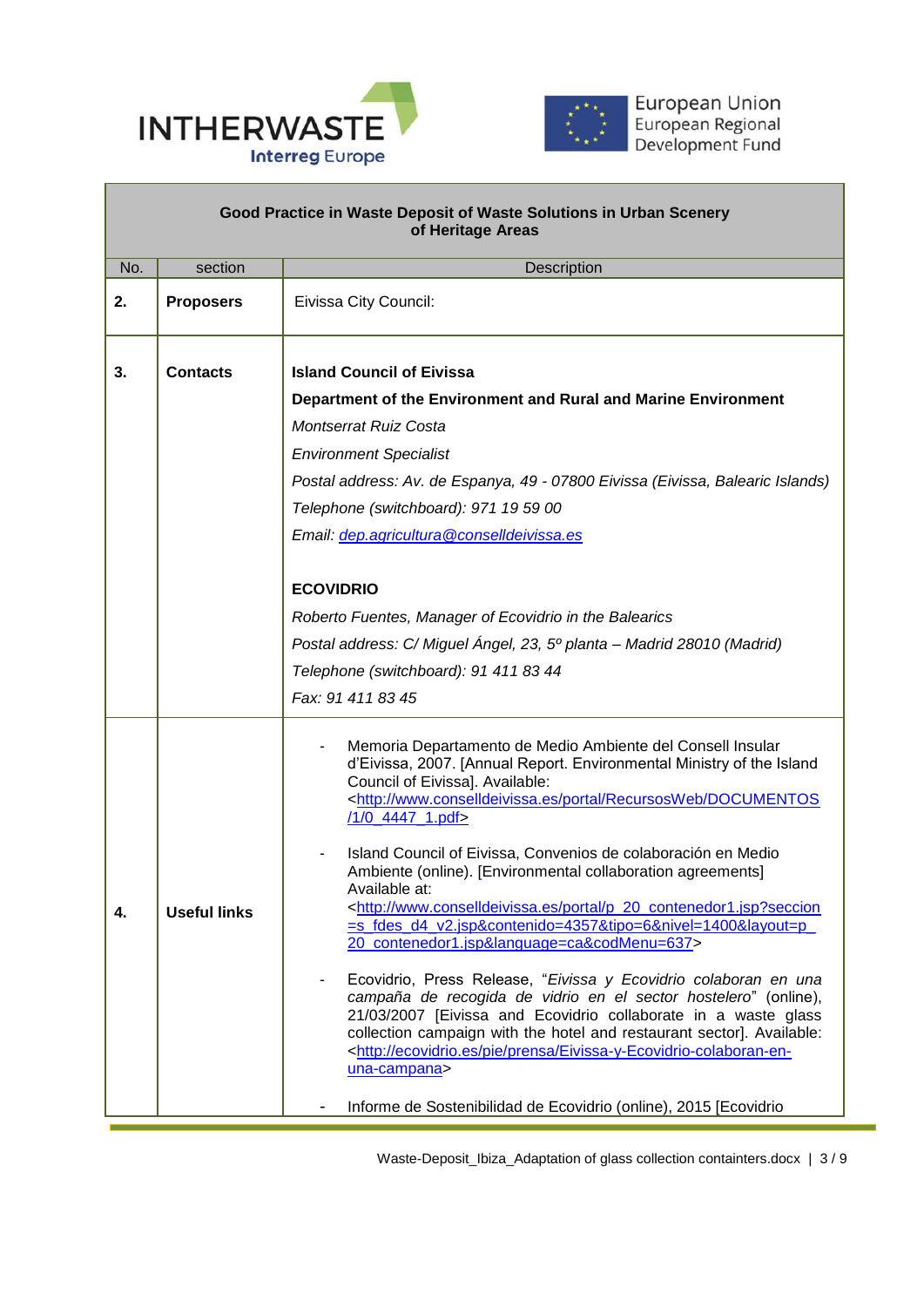



## **Good Practice in Waste Deposit of Waste Solutions in Urban Scenery of Heritage Areas**

 $\overline{a}$ 

| No. | section                                                                                                                                                                                                                                                          | Description                                                                                                                                                                                                                                                       |  |  |  |  |  |  |
|-----|------------------------------------------------------------------------------------------------------------------------------------------------------------------------------------------------------------------------------------------------------------------|-------------------------------------------------------------------------------------------------------------------------------------------------------------------------------------------------------------------------------------------------------------------|--|--|--|--|--|--|
|     |                                                                                                                                                                                                                                                                  | Sustainability Report]. Available:<br><http: conocenos="" ecovidrio.es="" getattachment="" memorias-e-<="" th=""></http:>                                                                                                                                         |  |  |  |  |  |  |
|     |                                                                                                                                                                                                                                                                  | informes/memorias/MemoriasDesc/2015/Informe-de-Sostenibilidad-                                                                                                                                                                                                    |  |  |  |  |  |  |
|     |                                                                                                                                                                                                                                                                  | Ecovidrio-2015-VF.pdf.aspx?ext=.pdf>                                                                                                                                                                                                                              |  |  |  |  |  |  |
|     |                                                                                                                                                                                                                                                                  |                                                                                                                                                                                                                                                                   |  |  |  |  |  |  |
| 5.  | <b>Start date</b>                                                                                                                                                                                                                                                | 2007: pilot plan<br>$\overline{\phantom{a}}$                                                                                                                                                                                                                      |  |  |  |  |  |  |
|     | 2010: implementation of the service                                                                                                                                                                                                                              |                                                                                                                                                                                                                                                                   |  |  |  |  |  |  |
| 6.  | <b>Activities'</b><br>state of the art                                                                                                                                                                                                                           | Regulations and implementation of the containers: ongoing service                                                                                                                                                                                                 |  |  |  |  |  |  |
|     |                                                                                                                                                                                                                                                                  |                                                                                                                                                                                                                                                                   |  |  |  |  |  |  |
| 7.  | Location                                                                                                                                                                                                                                                         | Vila d'Eivissa, Eivissa, Balearic Islands                                                                                                                                                                                                                         |  |  |  |  |  |  |
|     |                                                                                                                                                                                                                                                                  | Inhabitants of Vila d'Eivissa: 49,975 (Ibestat, 2015)<br>$\overline{\phantom{a}}$                                                                                                                                                                                 |  |  |  |  |  |  |
| 8.  | Inhabitants in<br>the area                                                                                                                                                                                                                                       | Inhabitants of the Old Town (Dalt Vila, La Marina, Vara del Rei and<br>$\overline{\phantom{a}}$<br>Plaça del Parc): approximately 800 inhabitants *                                                                                                               |  |  |  |  |  |  |
|     |                                                                                                                                                                                                                                                                  | * Data pending confirmation by the relevant authority.                                                                                                                                                                                                            |  |  |  |  |  |  |
|     |                                                                                                                                                                                                                                                                  |                                                                                                                                                                                                                                                                   |  |  |  |  |  |  |
| 9.  | <b>Description of the Practice</b>                                                                                                                                                                                                                               |                                                                                                                                                                                                                                                                   |  |  |  |  |  |  |
|     | How does the IWBT system work?                                                                                                                                                                                                                                   |                                                                                                                                                                                                                                                                   |  |  |  |  |  |  |
|     |                                                                                                                                                                                                                                                                  | This mechanism is made up of two complementary elements which attach to the wheelie bin<br>and to the waste glass container in the street to help unload the bin. This system is known as<br>VACRI in Spanish (Individual Wheelie Bin Tipper or IWBT in English). |  |  |  |  |  |  |
|     | The bin is hooked onto the IWBT tipping device using a metal attachment on the top front part<br>and also via a small metal tab on the bottom front part of the IWBT. The bin remains securely<br>anchored and cannot fall accidentally (see Photos 3, 4 and 5). |                                                                                                                                                                                                                                                                   |  |  |  |  |  |  |
|     | IWBT containers have two openings: the traditional one for citizens to deposit their waste glass,<br>as usual, and also an opening designed for the IWBT system, making it easier for large<br>generators to handle their waste glass (see Photos 1 and 2).      |                                                                                                                                                                                                                                                                   |  |  |  |  |  |  |
|     | Pilot test and implementation of the service                                                                                                                                                                                                                     |                                                                                                                                                                                                                                                                   |  |  |  |  |  |  |
|     |                                                                                                                                                                                                                                                                  | In 2007 the Island Council of Eivissa (CIE) and Ecovidrio ran a pilot test of the IWBT waste<br>glass collection system based on the implementation of the following elements:                                                                                    |  |  |  |  |  |  |
|     | ٠<br>mounted.                                                                                                                                                                                                                                                    | Bell-like base container with a capacity of 3,000 litres, on which the IWBT system was                                                                                                                                                                            |  |  |  |  |  |  |
|     | ٠                                                                                                                                                                                                                                                                | IWBT lifting and tipping system.                                                                                                                                                                                                                                  |  |  |  |  |  |  |
|     | $\bullet$                                                                                                                                                                                                                                                        | Wheelie bins with a capacity of approximately 90 litres, adapted for the system.                                                                                                                                                                                  |  |  |  |  |  |  |
|     |                                                                                                                                                                                                                                                                  | The pilot test consisted of placing 20 containers in the street in areas of Eivissa where there is<br>a large concentration of leisure establishments, and providing more than 100 wheelie bins for                                                               |  |  |  |  |  |  |
|     |                                                                                                                                                                                                                                                                  |                                                                                                                                                                                                                                                                   |  |  |  |  |  |  |

۳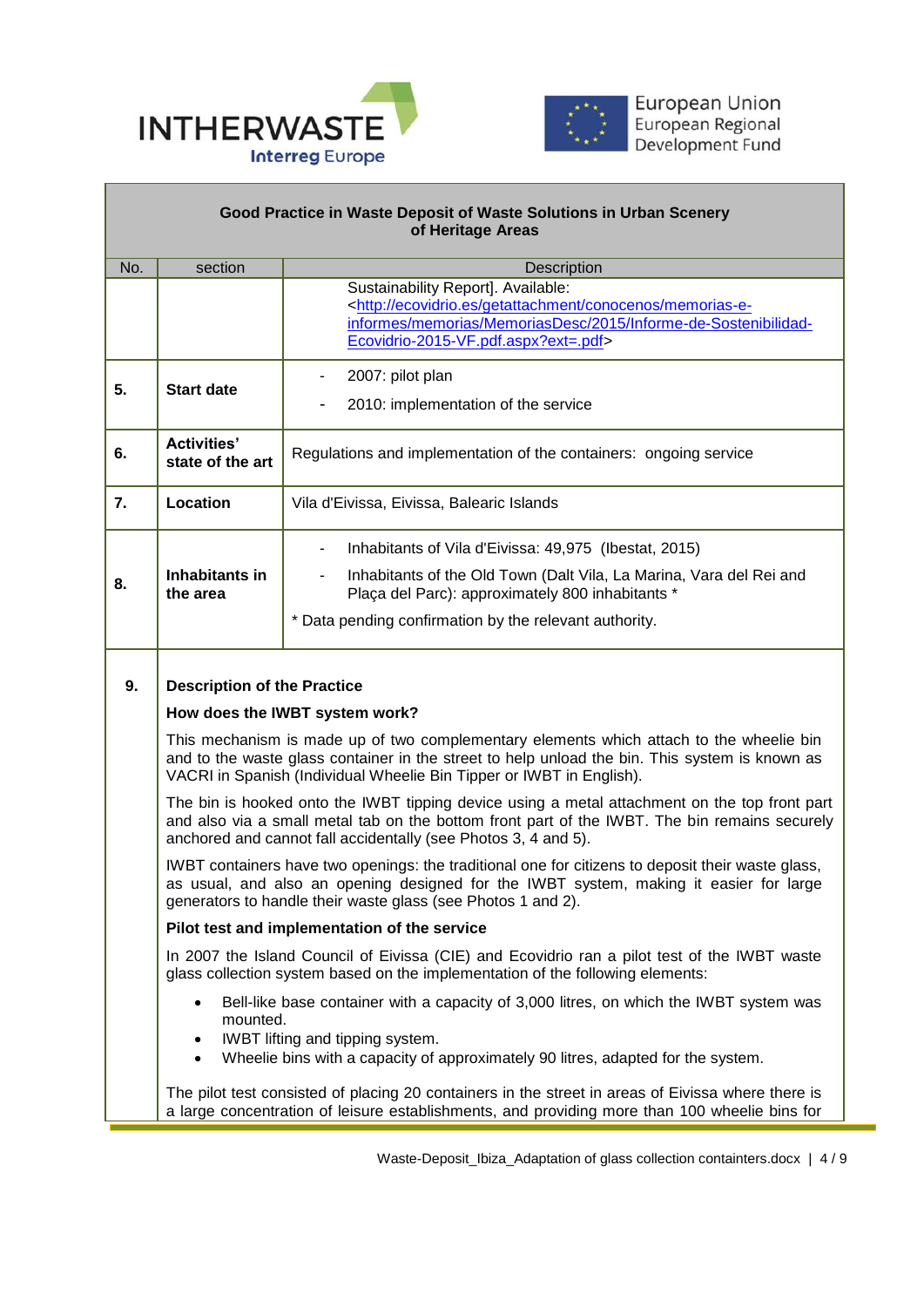



|     |                                                                                                                                                                                                                                                                                                                                       | Good Practice in Waste Deposit of Waste Solutions in Urban Scenery<br>of Heritage Areas |  |  |  |  |  |  |
|-----|---------------------------------------------------------------------------------------------------------------------------------------------------------------------------------------------------------------------------------------------------------------------------------------------------------------------------------------|-----------------------------------------------------------------------------------------|--|--|--|--|--|--|
| No. | section<br>Description                                                                                                                                                                                                                                                                                                                |                                                                                         |  |  |  |  |  |  |
|     | the commercial premises close to the containers.                                                                                                                                                                                                                                                                                      |                                                                                         |  |  |  |  |  |  |
|     | The success of this pilot test meant that, in 2010, the CIE distributed 50 waste glass containers<br>adapted for the IWBT system and 7 bell-like waste glass containers, as part of the agreement<br>with Ecovidrio, in order to improve the selective waste collection on the island of Eivissa,<br>accompanied by 195 wheelie bins. |                                                                                         |  |  |  |  |  |  |
|     | The containers and bins were allocated as follows:                                                                                                                                                                                                                                                                                    |                                                                                         |  |  |  |  |  |  |
|     | Sant Joan de Labritja: 5 IWBT and 18 bins.                                                                                                                                                                                                                                                                                            |                                                                                         |  |  |  |  |  |  |
|     |                                                                                                                                                                                                                                                                                                                                       | Santa Eulària: 13 IWBT, 49 bins and 3 bell-like containers.<br>$\overline{\phantom{a}}$ |  |  |  |  |  |  |
|     |                                                                                                                                                                                                                                                                                                                                       | Sant Josep: 10 IWBT, 40 bins and 2 bell-like containers.<br>$\overline{\phantom{a}}$    |  |  |  |  |  |  |
|     |                                                                                                                                                                                                                                                                                                                                       | Sant Antoni: 10 IWBT and 40 bins.                                                       |  |  |  |  |  |  |
|     |                                                                                                                                                                                                                                                                                                                                       | Vila d'Eivissa: 12 IWBT, 48 bins and 2 bell-like containers.                            |  |  |  |  |  |  |
|     |                                                                                                                                                                                                                                                                                                                                       |                                                                                         |  |  |  |  |  |  |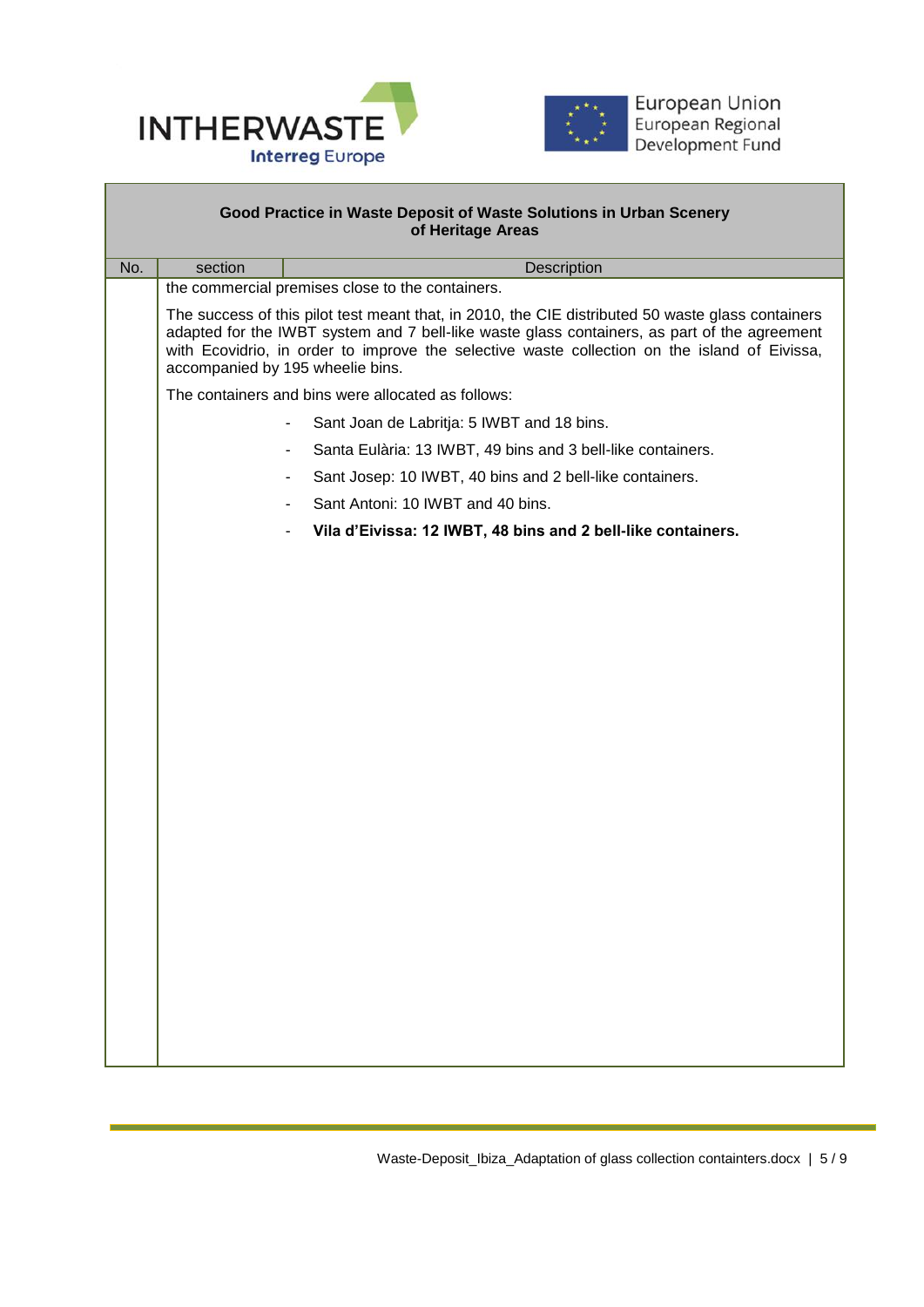



| section                                          | Description                                                                                                                                                                                                                                                                       |   |   |   |   |   |        |   |   |   |  |
|--------------------------------------------------|-----------------------------------------------------------------------------------------------------------------------------------------------------------------------------------------------------------------------------------------------------------------------------------|---|---|---|---|---|--------|---|---|---|--|
| Origin:                                          |                                                                                                                                                                                                                                                                                   |   |   |   |   |   |        |   |   |   |  |
|                                                  |                                                                                                                                                                                                                                                                                   |   |   |   |   |   |        |   |   |   |  |
|                                                  | According to the waste glass recycling data for 2016 provided by Ecovidrio, the Balearics is the<br>main generator of waste glass in Spain with a rate of 33 kg per inhabitant and year. Moreover,<br>48% of disposable packaging is consumed by the hotel and restaurant sector. |   |   |   |   |   |        |   |   |   |  |
| collection of commercial waste glass.            | This project was created to provide large generators of waste glass, such as shops, hotels,<br>bars and restaurants, with wheelie bins for their exclusive use, encouraging the selective                                                                                         |   |   |   |   |   |        |   |   |   |  |
| Development and Timescale:                       |                                                                                                                                                                                                                                                                                   |   |   |   |   |   |        |   |   |   |  |
|                                                  |                                                                                                                                                                                                                                                                                   |   |   |   |   |   | Months |   |   |   |  |
| Status                                           | Task                                                                                                                                                                                                                                                                              | 1 | 2 | 3 | 4 | 5 | 6      | 7 | 8 | 9 |  |
|                                                  | Scope of the action (SCOPE)                                                                                                                                                                                                                                                       |   |   |   |   |   |        |   |   |   |  |
|                                                  | Analysis of the alternatives proposed to<br>improve the commercial collection of<br>waste glass.                                                                                                                                                                                  |   |   |   |   |   |        |   |   |   |  |
| Preliminary study<br>1.                          | Waste generation analysis                                                                                                                                                                                                                                                         |   |   |   |   |   |        |   |   |   |  |
|                                                  |                                                                                                                                                                                                                                                                                   |   |   |   |   |   |        |   |   |   |  |
|                                                  | Analysis of the waste generated and<br>located of large waste glass generators.                                                                                                                                                                                                   |   |   |   |   |   |        |   |   |   |  |
|                                                  | Location of the points to install<br>containers and collection routes.                                                                                                                                                                                                            |   |   |   |   |   |        |   |   |   |  |
| 2. Authorisation<br>procedure to place           | Identification of the degree of<br>conservation and environmental permits                                                                                                                                                                                                         |   |   |   |   |   |        |   |   |   |  |
| containers (PEPRI) *                             | Processing permits.                                                                                                                                                                                                                                                               |   |   |   |   |   |        |   |   |   |  |
| 3. Implementation and<br>start-up of the service | Study of ways to include the commercial<br>collection service (specifications,<br>modification of agreement, etc)                                                                                                                                                                 |   |   |   |   |   |        |   |   |   |  |
| Monitoring and<br>4.<br>evaluation               | Adjustments in the location and number<br>of containers installed                                                                                                                                                                                                                 |   |   |   |   |   |        |   |   |   |  |
|                                                  | Improvement to the cleaning service                                                                                                                                                                                                                                               |   |   |   |   |   |        |   |   |   |  |
| Introduction of<br>5.<br>improvements            |                                                                                                                                                                                                                                                                                   |   |   |   |   |   |        |   |   |   |  |

Waste-Deposit\_Ibiza\_Adaptation of glass collection containters.docx | 6 / 9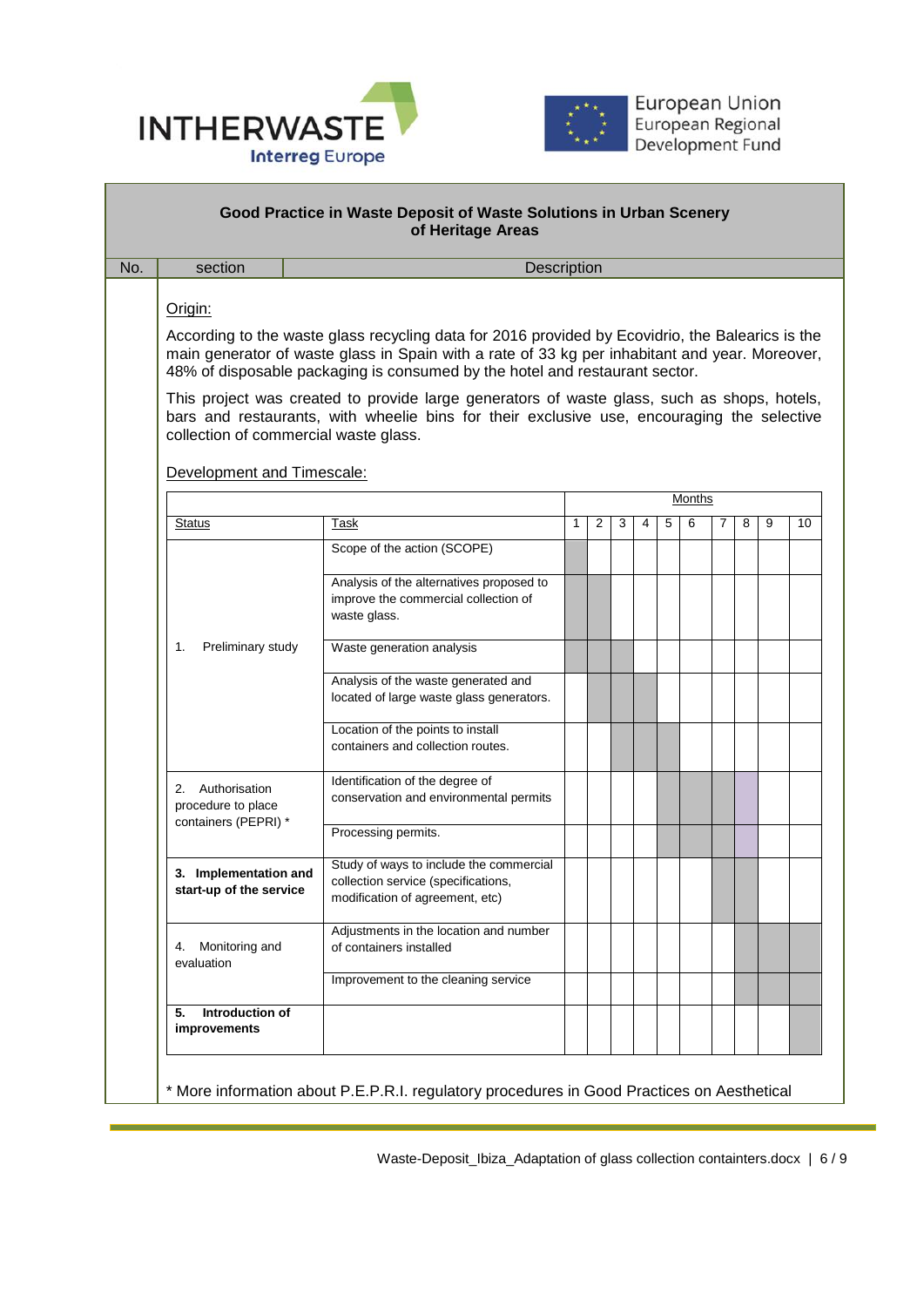



| Good Practice in Waste Deposit of Waste Solutions in Urban Scenery<br>of Heritage Areas |                                                                                                                                                                                                                                                                                                                                                                                                                                                                                                                                                                                                                                                                                                                                                                  |                                                                                                                                                                                                                                                                               |  |  |  |  |
|-----------------------------------------------------------------------------------------|------------------------------------------------------------------------------------------------------------------------------------------------------------------------------------------------------------------------------------------------------------------------------------------------------------------------------------------------------------------------------------------------------------------------------------------------------------------------------------------------------------------------------------------------------------------------------------------------------------------------------------------------------------------------------------------------------------------------------------------------------------------|-------------------------------------------------------------------------------------------------------------------------------------------------------------------------------------------------------------------------------------------------------------------------------|--|--|--|--|
| No.                                                                                     | section                                                                                                                                                                                                                                                                                                                                                                                                                                                                                                                                                                                                                                                                                                                                                          | Description                                                                                                                                                                                                                                                                   |  |  |  |  |
|                                                                                         | Integration.                                                                                                                                                                                                                                                                                                                                                                                                                                                                                                                                                                                                                                                                                                                                                     |                                                                                                                                                                                                                                                                               |  |  |  |  |
|                                                                                         | Actors involved:                                                                                                                                                                                                                                                                                                                                                                                                                                                                                                                                                                                                                                                                                                                                                 |                                                                                                                                                                                                                                                                               |  |  |  |  |
|                                                                                         | $\bullet$                                                                                                                                                                                                                                                                                                                                                                                                                                                                                                                                                                                                                                                                                                                                                        | Island Council of Eivissa (CIE)                                                                                                                                                                                                                                               |  |  |  |  |
|                                                                                         | $\bullet$                                                                                                                                                                                                                                                                                                                                                                                                                                                                                                                                                                                                                                                                                                                                                        | <b>Eivissa City Council</b>                                                                                                                                                                                                                                                   |  |  |  |  |
|                                                                                         | $\bullet$                                                                                                                                                                                                                                                                                                                                                                                                                                                                                                                                                                                                                                                                                                                                                        | Supervisory committee of the P.E.P.R.I. and Heritage Committee of the Island<br>Government (depending on the type of procedure)                                                                                                                                               |  |  |  |  |
|                                                                                         | $\bullet$                                                                                                                                                                                                                                                                                                                                                                                                                                                                                                                                                                                                                                                                                                                                                        | Ecovidrio (non-profit organisation responsible for managing the recycling of all waste<br>from glass containers in Spain)                                                                                                                                                     |  |  |  |  |
|                                                                                         | ٠                                                                                                                                                                                                                                                                                                                                                                                                                                                                                                                                                                                                                                                                                                                                                                | Licensed waste collection company for Eivissa                                                                                                                                                                                                                                 |  |  |  |  |
|                                                                                         | $\bullet$                                                                                                                                                                                                                                                                                                                                                                                                                                                                                                                                                                                                                                                                                                                                                        | Population in the zone of action                                                                                                                                                                                                                                              |  |  |  |  |
|                                                                                         |                                                                                                                                                                                                                                                                                                                                                                                                                                                                                                                                                                                                                                                                                                                                                                  | Commercial premises, hotels, bars and restaurants in the zone of action.                                                                                                                                                                                                      |  |  |  |  |
|                                                                                         | Legal framework:<br>Autonomous community regulations:<br>Government of the Balearic Islands, Normativa del Plan Director Sectorial para la<br>Gestión de los Residuos Urbanos de Ibiza y Formentera (online) [Regulations of the<br>Sector Master Plan for the Management of Urban Waste of Eivissa and Formentera].<br>Available:<br><http: cast="" dgrer.caib.es="" direivisa="" pdsgruefcast.pdf="" www=""><br/>Local regulations:<br/>Eivissa City Council. Ordenanza Municipal de Gestión de Residuos Municipales, of 21<br/>December 2004, published in BOIB no. 181 (online). [Municipal By-Law on Municipal<br/>Waste Management]. Available:<br/><http: images="" ordenances="" portal="" residuos.pdf="" stories="" www.eivissa.es=""></http:></http:> |                                                                                                                                                                                                                                                                               |  |  |  |  |
|                                                                                         |                                                                                                                                                                                                                                                                                                                                                                                                                                                                                                                                                                                                                                                                                                                                                                  | Financial framework: (activities' cost, activities' revenue (if any), model/s of financing used)                                                                                                                                                                              |  |  |  |  |
|                                                                                         | The waste company hires the IWBT containers from Ecovidrio (complete waste glass container<br>management system in Spain). There is the cost of acquiring the IWBT model, which in<br>Eivissa's case is provided by Ecovidrio in return for the management.                                                                                                                                                                                                                                                                                                                                                                                                                                                                                                      |                                                                                                                                                                                                                                                                               |  |  |  |  |
|                                                                                         |                                                                                                                                                                                                                                                                                                                                                                                                                                                                                                                                                                                                                                                                                                                                                                  | Degree of use: (%) or number of users (if possible):                                                                                                                                                                                                                          |  |  |  |  |
|                                                                                         |                                                                                                                                                                                                                                                                                                                                                                                                                                                                                                                                                                                                                                                                                                                                                                  | The number of users will be all large generators requesting wheelie bins to be able to use the<br>IWBT system container, as well as all the population in the area using the container via the<br>traditional glass container hole, since this is the only model implemented. |  |  |  |  |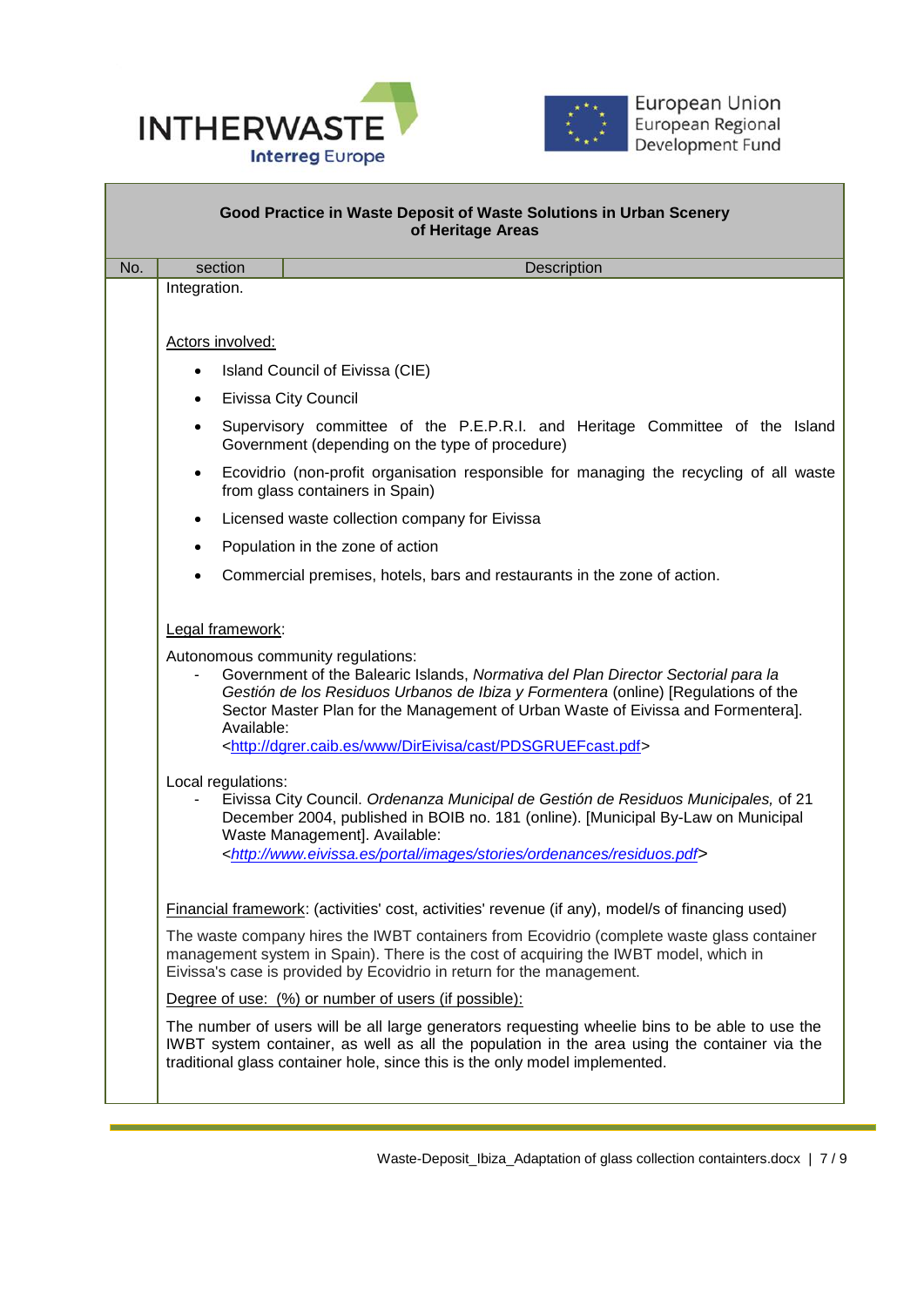



| Good Practice in Waste Deposit of Waste Solutions in Urban Scenery<br>of Heritage Areas |                                                                                                                                                                                                                                                                                                                                                                                                                                                                                                     |                                                                                                                                                                                                                                                                                                                                          |  |  |  |  |  |  |
|-----------------------------------------------------------------------------------------|-----------------------------------------------------------------------------------------------------------------------------------------------------------------------------------------------------------------------------------------------------------------------------------------------------------------------------------------------------------------------------------------------------------------------------------------------------------------------------------------------------|------------------------------------------------------------------------------------------------------------------------------------------------------------------------------------------------------------------------------------------------------------------------------------------------------------------------------------------|--|--|--|--|--|--|
| No.                                                                                     | section                                                                                                                                                                                                                                                                                                                                                                                                                                                                                             | Description                                                                                                                                                                                                                                                                                                                              |  |  |  |  |  |  |
| 10.                                                                                     | <b>Results</b>                                                                                                                                                                                                                                                                                                                                                                                                                                                                                      |                                                                                                                                                                                                                                                                                                                                          |  |  |  |  |  |  |
|                                                                                         | The 2007 pilot test was highly satisfactory for all users and resulted in a 45% increase<br>$\bullet$<br>in the selective collection of waste glass in the municipality of Vila d'Eivissa.<br>Thanks to this pilot test, since 2010 more containers with the IWBT system have been<br>$\bullet$<br>implemented. In 2015, 1,738 tonnes of waste glass was collected in the municipality of<br>Vila d'Eivissa, 54.38% more than in 2006 (before the pilot test and the subsequent<br>implementation). |                                                                                                                                                                                                                                                                                                                                          |  |  |  |  |  |  |
|                                                                                         | 2,000,000<br>1,500,000                                                                                                                                                                                                                                                                                                                                                                                                                                                                              |                                                                                                                                                                                                                                                                                                                                          |  |  |  |  |  |  |
|                                                                                         |                                                                                                                                                                                                                                                                                                                                                                                                                                                                                                     | 1,000,000<br>500,000                                                                                                                                                                                                                                                                                                                     |  |  |  |  |  |  |
|                                                                                         |                                                                                                                                                                                                                                                                                                                                                                                                                                                                                                     | 0<br>2005 2006 2007 2008 2009 2010 2011 2012 2013 2014 2015                                                                                                                                                                                                                                                                              |  |  |  |  |  |  |
|                                                                                         | Selective waste collection trends in Vila d'Eivissa: (2005-2015).<br>Data provided by the licensed company (unit of measurement: tonnes)                                                                                                                                                                                                                                                                                                                                                            |                                                                                                                                                                                                                                                                                                                                          |  |  |  |  |  |  |
|                                                                                         | The system has proved to be a success. At present there is a total of 70 IWBT containers<br>installed in Vila d'Eivissa (out of a total of 174 side-loading waste glass containers), of these 4<br>are located in the Old Town (2017).                                                                                                                                                                                                                                                              |                                                                                                                                                                                                                                                                                                                                          |  |  |  |  |  |  |
| 11.                                                                                     | <b>Main</b><br>lessons<br>learnt from<br>the practice                                                                                                                                                                                                                                                                                                                                                                                                                                               | The IWBT system has improved the selective waste collection<br>model in Vila d'Eivissa and has increased the amount of glass<br>collected selectively since its implementation, especially in the<br>more popular zones with tourists and those with a greater<br>concentration of commercial premises, hotels, bars and<br>restaurants. |  |  |  |  |  |  |
|                                                                                         |                                                                                                                                                                                                                                                                                                                                                                                                                                                                                                     | Proposed improvements would be an increase in the number of<br>wheelie bins to be used with the IWBT system in the Old Town,<br>as well as checking whether more IWBT containers are required.                                                                                                                                           |  |  |  |  |  |  |
|                                                                                         |                                                                                                                                                                                                                                                                                                                                                                                                                                                                                                     | Linking the registration of new generators in the Old Town with<br>the delivery of wheelie bins would be a useful measure to                                                                                                                                                                                                             |  |  |  |  |  |  |

Waste-Deposit\_Ibiza\_Adaptation of glass collection containters.docx | 8 / 9